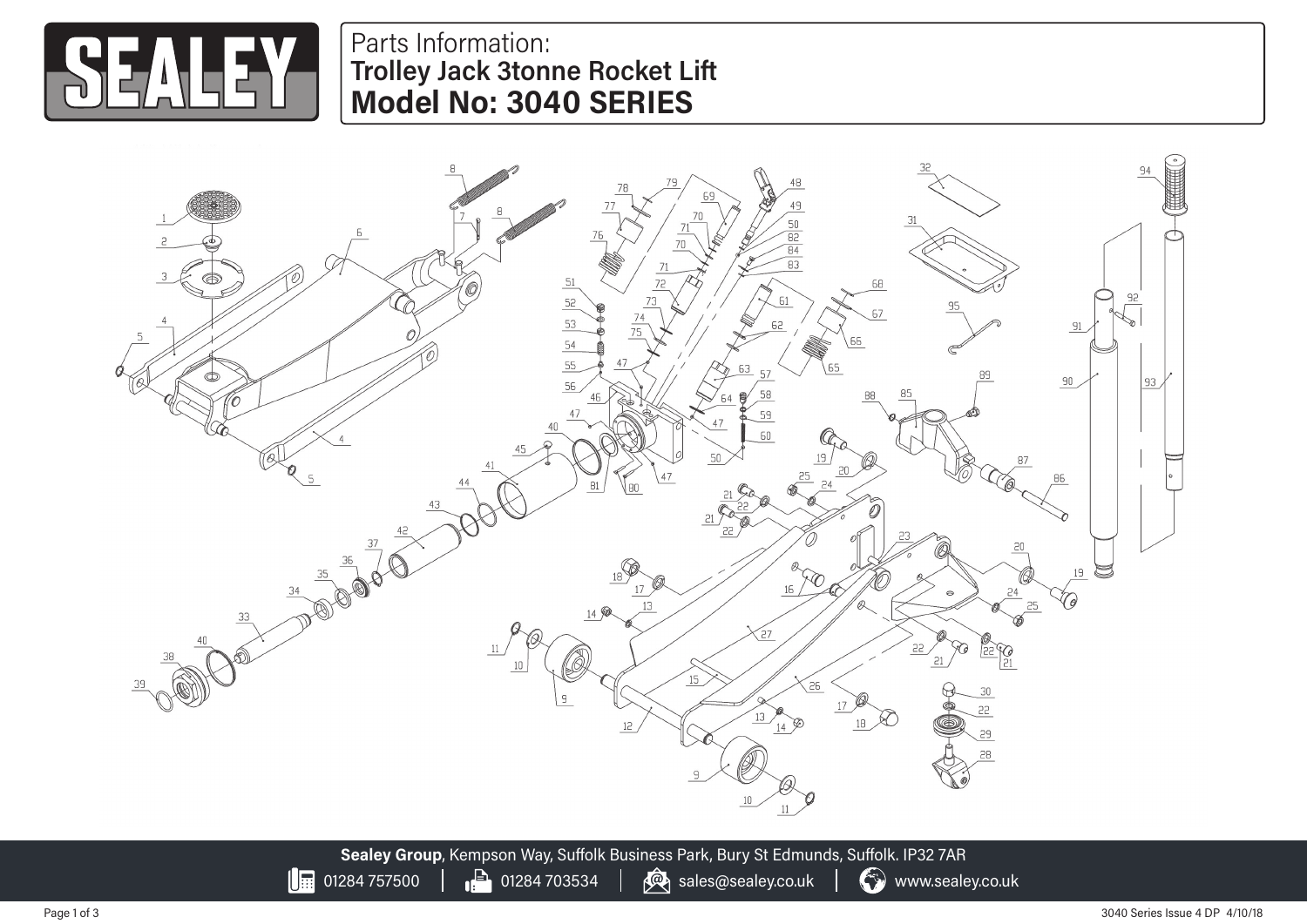

## Parts Information: **Trolley Jack 3tonne Rocket Lift Model No: 3040 SERIES**

| 4040A.01<br>Saddle Pad<br>Magnetic Rubber Pad<br>4040A.30<br>32<br>1<br>$\overline{c}$<br>4040A.02<br>Saddle Pin<br>33<br>3040A.33<br>Ram Plunger Assembly<br><b>Bushing Cover</b><br>3<br>4040A.03<br>Saddle<br>3040A.34<br>34<br>Radius Link<br>4040A.04<br>35<br>3040A.35<br>Back-Up Washer<br>4<br>U-Cup Seal<br>5<br>4040A.05<br>Snap Ring<br>36<br>3040A.36<br>Lifting Arm Assembly 'Black' (3040AB only)<br>3040AB.06<br>3040A.37<br><b>Retaining Ring</b><br>6<br>37<br>3040AG.06<br>Lifting Arm Assembly 'Green' (3040AG only)<br>38<br>3040A.38<br>Top Nut<br>6<br>Lifting Arm Assembly 'Orange' (3040AO only)<br>3040AO.06<br>3040A.39<br>O-Ring<br>6<br>39<br>Lifting Arm Assembly 'Red' (3040AR only)<br>6<br>3040AR.06<br>40<br>3040A.40<br>Sealing Ring<br>Lifting Arm Assembly 'Yellow' (3040AY only)<br>Reservior<br>6<br>3040AY.06<br>41<br>3040A.41<br>4040A.07<br>42<br>3040A.42<br>Cylinder<br>7<br>Split Pin<br>8<br>4040A.08<br><b>Return Spring</b><br>3040A.43<br>Back-Up Washer<br>43<br>9<br>3040AB.09<br>Front Wheel 'Black' (3040AB only)<br>3040A.44<br>44<br>O-Ring<br>9<br>3040AG.09<br>Front Wheel 'Green' (3040AG only)<br>4040A.43<br>Oil Filler Plug<br>45<br><b>Base Plate</b><br>Front Wheel 'Orange' (3040AO only)<br>9<br>3040AO.09<br>46<br>3040A.46<br>9<br>3040AR.09<br>Front Wheel 'Red' Assembly (3040AR only)<br>4040A.45<br><b>Steel Ball</b><br>47<br>9<br>3040AY.09<br>Front Wheel 'Yellow' (3040AY only)<br>3040A.48<br>Release Valve Assembly<br>48<br>3040A.10<br>4040A.48<br>10<br><b>Sealing Ring</b><br>49<br>O-Ring<br>3040A.11<br>Ext Circlip 20.2mm OD.<br>4040A.49<br>Steel Ball<br>11<br>50<br>Front Axle<br>12<br>3040A.12<br>51<br>4040A.50<br>Guide Screw<br>3040A.13<br>Lock Washer<br>52<br>4040A.51<br>O-Ring<br>13<br>3040A.14<br>Safety Valve Screw<br>14<br>Domed Nut<br>53<br>4040A.52<br>3040A.15<br>Frame Rod<br>4040A.53<br>15<br>54<br><b>Valve Spring</b><br>Valve<br>4040A.15<br><b>Radius Link Stud</b><br>4040A.54<br>16<br>55<br>17<br>4040A.16<br>Lock Washer<br>56<br>4040A.55<br>Steel Ball<br>4040A.17<br>Domed Nut<br>4040A.56<br><b>Bolt</b><br>18<br>57<br>3040A.29<br><b>Button Head Socket Screw</b><br>Back-Up Washer<br>19<br>58<br>4040A.57<br>4040A.19<br>Lock Washer<br>4040A.58<br>20<br>59<br>O-Ring<br>4040A.20<br><b>Button Head Socket Screw</b><br>4040A.59<br>21<br>60<br>Spring<br>22<br>Pump Piston (Large)<br>SWM12.S<br>Spring Washer M12 Zinc (single)<br>61<br>4040A.60<br>3040A.30<br>Frame Rod<br>62<br>4040A.61<br>23<br>4040A.88<br>Lock Washer<br>4040A.62<br>Pump Cylinder (Large)<br>24<br>63<br>3040A.27<br>4040A.63<br>25<br>Nut<br>64<br>3040A.22<br>Side Frame, Right<br>3040A.65<br>Spring (Pump Core 'Large')<br>26<br>65<br>3040A.21<br>4040A.65<br>Pump Core (Large)<br>27<br>Side Frame, Left<br>66<br>4040AB.26<br>Castor Wheel Assembly 'Black' (3040AB only)<br>3040A.67<br><b>Spring Cover Plate</b><br>28<br>67<br>4040AG.26<br>Castor Wheel Assembly 'Green' (3040AG only)<br>4040A.67<br>28<br>68<br>Snap Ring<br>4040AO.26<br>Castor Wheel Assembly 'Orange' (3040AO<br>4040A.68<br>Pump Piston (Small)<br>28<br>69<br>only)<br>4040A.69<br>Back-Up Washer<br>70<br>Castor Wheel Assembly 'Red'<br>4040AR.26<br>28<br>4040A.70<br>O-Ring (Pump Piston 'Small')<br>71<br>4040AY.26<br>Castor Wheel Assembly 'Yellow' (3040AY only)<br>28<br>72<br>4040A.71<br>Pump Cylinder (Small)<br>4040A.27<br>29<br><b>Bearing Race Assembly</b><br>Back-Up Washer<br>73<br>4040A.72<br>4040A.28<br>Domed Nut<br>30<br>4040A.73<br>74<br>Tool Tray c/w Part 32<br>3040A.31<br>31<br>4040A.74<br>75 | Item | Part No. | <b>Description</b> | Item | Part No. | <b>Description</b>             |
|--------------------------------------------------------------------------------------------------------------------------------------------------------------------------------------------------------------------------------------------------------------------------------------------------------------------------------------------------------------------------------------------------------------------------------------------------------------------------------------------------------------------------------------------------------------------------------------------------------------------------------------------------------------------------------------------------------------------------------------------------------------------------------------------------------------------------------------------------------------------------------------------------------------------------------------------------------------------------------------------------------------------------------------------------------------------------------------------------------------------------------------------------------------------------------------------------------------------------------------------------------------------------------------------------------------------------------------------------------------------------------------------------------------------------------------------------------------------------------------------------------------------------------------------------------------------------------------------------------------------------------------------------------------------------------------------------------------------------------------------------------------------------------------------------------------------------------------------------------------------------------------------------------------------------------------------------------------------------------------------------------------------------------------------------------------------------------------------------------------------------------------------------------------------------------------------------------------------------------------------------------------------------------------------------------------------------------------------------------------------------------------------------------------------------------------------------------------------------------------------------------------------------------------------------------------------------------------------------------------------------------------------------------------------------------------------------------------------------------------------------------------------------------------------------------------------------------------------------------------------------------------------------------------------------------------------------------------------------------------------------------------------------------------------------------------------------------------------------------------------------------------------------------------------------------------------------------------------------------------------------------------------------------------------------------------------------------------------------------------------------------------------------------------------------------------------------------------------------------------------------------------------------------------------------------------------------------------------------------------------------|------|----------|--------------------|------|----------|--------------------------------|
|                                                                                                                                                                                                                                                                                                                                                                                                                                                                                                                                                                                                                                                                                                                                                                                                                                                                                                                                                                                                                                                                                                                                                                                                                                                                                                                                                                                                                                                                                                                                                                                                                                                                                                                                                                                                                                                                                                                                                                                                                                                                                                                                                                                                                                                                                                                                                                                                                                                                                                                                                                                                                                                                                                                                                                                                                                                                                                                                                                                                                                                                                                                                                                                                                                                                                                                                                                                                                                                                                                                                                                                                                          |      |          |                    |      |          |                                |
|                                                                                                                                                                                                                                                                                                                                                                                                                                                                                                                                                                                                                                                                                                                                                                                                                                                                                                                                                                                                                                                                                                                                                                                                                                                                                                                                                                                                                                                                                                                                                                                                                                                                                                                                                                                                                                                                                                                                                                                                                                                                                                                                                                                                                                                                                                                                                                                                                                                                                                                                                                                                                                                                                                                                                                                                                                                                                                                                                                                                                                                                                                                                                                                                                                                                                                                                                                                                                                                                                                                                                                                                                          |      |          |                    |      |          |                                |
|                                                                                                                                                                                                                                                                                                                                                                                                                                                                                                                                                                                                                                                                                                                                                                                                                                                                                                                                                                                                                                                                                                                                                                                                                                                                                                                                                                                                                                                                                                                                                                                                                                                                                                                                                                                                                                                                                                                                                                                                                                                                                                                                                                                                                                                                                                                                                                                                                                                                                                                                                                                                                                                                                                                                                                                                                                                                                                                                                                                                                                                                                                                                                                                                                                                                                                                                                                                                                                                                                                                                                                                                                          |      |          |                    |      |          |                                |
|                                                                                                                                                                                                                                                                                                                                                                                                                                                                                                                                                                                                                                                                                                                                                                                                                                                                                                                                                                                                                                                                                                                                                                                                                                                                                                                                                                                                                                                                                                                                                                                                                                                                                                                                                                                                                                                                                                                                                                                                                                                                                                                                                                                                                                                                                                                                                                                                                                                                                                                                                                                                                                                                                                                                                                                                                                                                                                                                                                                                                                                                                                                                                                                                                                                                                                                                                                                                                                                                                                                                                                                                                          |      |          |                    |      |          |                                |
|                                                                                                                                                                                                                                                                                                                                                                                                                                                                                                                                                                                                                                                                                                                                                                                                                                                                                                                                                                                                                                                                                                                                                                                                                                                                                                                                                                                                                                                                                                                                                                                                                                                                                                                                                                                                                                                                                                                                                                                                                                                                                                                                                                                                                                                                                                                                                                                                                                                                                                                                                                                                                                                                                                                                                                                                                                                                                                                                                                                                                                                                                                                                                                                                                                                                                                                                                                                                                                                                                                                                                                                                                          |      |          |                    |      |          |                                |
|                                                                                                                                                                                                                                                                                                                                                                                                                                                                                                                                                                                                                                                                                                                                                                                                                                                                                                                                                                                                                                                                                                                                                                                                                                                                                                                                                                                                                                                                                                                                                                                                                                                                                                                                                                                                                                                                                                                                                                                                                                                                                                                                                                                                                                                                                                                                                                                                                                                                                                                                                                                                                                                                                                                                                                                                                                                                                                                                                                                                                                                                                                                                                                                                                                                                                                                                                                                                                                                                                                                                                                                                                          |      |          |                    |      |          |                                |
|                                                                                                                                                                                                                                                                                                                                                                                                                                                                                                                                                                                                                                                                                                                                                                                                                                                                                                                                                                                                                                                                                                                                                                                                                                                                                                                                                                                                                                                                                                                                                                                                                                                                                                                                                                                                                                                                                                                                                                                                                                                                                                                                                                                                                                                                                                                                                                                                                                                                                                                                                                                                                                                                                                                                                                                                                                                                                                                                                                                                                                                                                                                                                                                                                                                                                                                                                                                                                                                                                                                                                                                                                          |      |          |                    |      |          |                                |
|                                                                                                                                                                                                                                                                                                                                                                                                                                                                                                                                                                                                                                                                                                                                                                                                                                                                                                                                                                                                                                                                                                                                                                                                                                                                                                                                                                                                                                                                                                                                                                                                                                                                                                                                                                                                                                                                                                                                                                                                                                                                                                                                                                                                                                                                                                                                                                                                                                                                                                                                                                                                                                                                                                                                                                                                                                                                                                                                                                                                                                                                                                                                                                                                                                                                                                                                                                                                                                                                                                                                                                                                                          |      |          |                    |      |          |                                |
|                                                                                                                                                                                                                                                                                                                                                                                                                                                                                                                                                                                                                                                                                                                                                                                                                                                                                                                                                                                                                                                                                                                                                                                                                                                                                                                                                                                                                                                                                                                                                                                                                                                                                                                                                                                                                                                                                                                                                                                                                                                                                                                                                                                                                                                                                                                                                                                                                                                                                                                                                                                                                                                                                                                                                                                                                                                                                                                                                                                                                                                                                                                                                                                                                                                                                                                                                                                                                                                                                                                                                                                                                          |      |          |                    |      |          |                                |
|                                                                                                                                                                                                                                                                                                                                                                                                                                                                                                                                                                                                                                                                                                                                                                                                                                                                                                                                                                                                                                                                                                                                                                                                                                                                                                                                                                                                                                                                                                                                                                                                                                                                                                                                                                                                                                                                                                                                                                                                                                                                                                                                                                                                                                                                                                                                                                                                                                                                                                                                                                                                                                                                                                                                                                                                                                                                                                                                                                                                                                                                                                                                                                                                                                                                                                                                                                                                                                                                                                                                                                                                                          |      |          |                    |      |          |                                |
|                                                                                                                                                                                                                                                                                                                                                                                                                                                                                                                                                                                                                                                                                                                                                                                                                                                                                                                                                                                                                                                                                                                                                                                                                                                                                                                                                                                                                                                                                                                                                                                                                                                                                                                                                                                                                                                                                                                                                                                                                                                                                                                                                                                                                                                                                                                                                                                                                                                                                                                                                                                                                                                                                                                                                                                                                                                                                                                                                                                                                                                                                                                                                                                                                                                                                                                                                                                                                                                                                                                                                                                                                          |      |          |                    |      |          |                                |
|                                                                                                                                                                                                                                                                                                                                                                                                                                                                                                                                                                                                                                                                                                                                                                                                                                                                                                                                                                                                                                                                                                                                                                                                                                                                                                                                                                                                                                                                                                                                                                                                                                                                                                                                                                                                                                                                                                                                                                                                                                                                                                                                                                                                                                                                                                                                                                                                                                                                                                                                                                                                                                                                                                                                                                                                                                                                                                                                                                                                                                                                                                                                                                                                                                                                                                                                                                                                                                                                                                                                                                                                                          |      |          |                    |      |          |                                |
|                                                                                                                                                                                                                                                                                                                                                                                                                                                                                                                                                                                                                                                                                                                                                                                                                                                                                                                                                                                                                                                                                                                                                                                                                                                                                                                                                                                                                                                                                                                                                                                                                                                                                                                                                                                                                                                                                                                                                                                                                                                                                                                                                                                                                                                                                                                                                                                                                                                                                                                                                                                                                                                                                                                                                                                                                                                                                                                                                                                                                                                                                                                                                                                                                                                                                                                                                                                                                                                                                                                                                                                                                          |      |          |                    |      |          |                                |
|                                                                                                                                                                                                                                                                                                                                                                                                                                                                                                                                                                                                                                                                                                                                                                                                                                                                                                                                                                                                                                                                                                                                                                                                                                                                                                                                                                                                                                                                                                                                                                                                                                                                                                                                                                                                                                                                                                                                                                                                                                                                                                                                                                                                                                                                                                                                                                                                                                                                                                                                                                                                                                                                                                                                                                                                                                                                                                                                                                                                                                                                                                                                                                                                                                                                                                                                                                                                                                                                                                                                                                                                                          |      |          |                    |      |          |                                |
|                                                                                                                                                                                                                                                                                                                                                                                                                                                                                                                                                                                                                                                                                                                                                                                                                                                                                                                                                                                                                                                                                                                                                                                                                                                                                                                                                                                                                                                                                                                                                                                                                                                                                                                                                                                                                                                                                                                                                                                                                                                                                                                                                                                                                                                                                                                                                                                                                                                                                                                                                                                                                                                                                                                                                                                                                                                                                                                                                                                                                                                                                                                                                                                                                                                                                                                                                                                                                                                                                                                                                                                                                          |      |          |                    |      |          |                                |
|                                                                                                                                                                                                                                                                                                                                                                                                                                                                                                                                                                                                                                                                                                                                                                                                                                                                                                                                                                                                                                                                                                                                                                                                                                                                                                                                                                                                                                                                                                                                                                                                                                                                                                                                                                                                                                                                                                                                                                                                                                                                                                                                                                                                                                                                                                                                                                                                                                                                                                                                                                                                                                                                                                                                                                                                                                                                                                                                                                                                                                                                                                                                                                                                                                                                                                                                                                                                                                                                                                                                                                                                                          |      |          |                    |      |          |                                |
|                                                                                                                                                                                                                                                                                                                                                                                                                                                                                                                                                                                                                                                                                                                                                                                                                                                                                                                                                                                                                                                                                                                                                                                                                                                                                                                                                                                                                                                                                                                                                                                                                                                                                                                                                                                                                                                                                                                                                                                                                                                                                                                                                                                                                                                                                                                                                                                                                                                                                                                                                                                                                                                                                                                                                                                                                                                                                                                                                                                                                                                                                                                                                                                                                                                                                                                                                                                                                                                                                                                                                                                                                          |      |          |                    |      |          |                                |
|                                                                                                                                                                                                                                                                                                                                                                                                                                                                                                                                                                                                                                                                                                                                                                                                                                                                                                                                                                                                                                                                                                                                                                                                                                                                                                                                                                                                                                                                                                                                                                                                                                                                                                                                                                                                                                                                                                                                                                                                                                                                                                                                                                                                                                                                                                                                                                                                                                                                                                                                                                                                                                                                                                                                                                                                                                                                                                                                                                                                                                                                                                                                                                                                                                                                                                                                                                                                                                                                                                                                                                                                                          |      |          |                    |      |          |                                |
|                                                                                                                                                                                                                                                                                                                                                                                                                                                                                                                                                                                                                                                                                                                                                                                                                                                                                                                                                                                                                                                                                                                                                                                                                                                                                                                                                                                                                                                                                                                                                                                                                                                                                                                                                                                                                                                                                                                                                                                                                                                                                                                                                                                                                                                                                                                                                                                                                                                                                                                                                                                                                                                                                                                                                                                                                                                                                                                                                                                                                                                                                                                                                                                                                                                                                                                                                                                                                                                                                                                                                                                                                          |      |          |                    |      |          |                                |
|                                                                                                                                                                                                                                                                                                                                                                                                                                                                                                                                                                                                                                                                                                                                                                                                                                                                                                                                                                                                                                                                                                                                                                                                                                                                                                                                                                                                                                                                                                                                                                                                                                                                                                                                                                                                                                                                                                                                                                                                                                                                                                                                                                                                                                                                                                                                                                                                                                                                                                                                                                                                                                                                                                                                                                                                                                                                                                                                                                                                                                                                                                                                                                                                                                                                                                                                                                                                                                                                                                                                                                                                                          |      |          |                    |      |          |                                |
|                                                                                                                                                                                                                                                                                                                                                                                                                                                                                                                                                                                                                                                                                                                                                                                                                                                                                                                                                                                                                                                                                                                                                                                                                                                                                                                                                                                                                                                                                                                                                                                                                                                                                                                                                                                                                                                                                                                                                                                                                                                                                                                                                                                                                                                                                                                                                                                                                                                                                                                                                                                                                                                                                                                                                                                                                                                                                                                                                                                                                                                                                                                                                                                                                                                                                                                                                                                                                                                                                                                                                                                                                          |      |          |                    |      |          |                                |
|                                                                                                                                                                                                                                                                                                                                                                                                                                                                                                                                                                                                                                                                                                                                                                                                                                                                                                                                                                                                                                                                                                                                                                                                                                                                                                                                                                                                                                                                                                                                                                                                                                                                                                                                                                                                                                                                                                                                                                                                                                                                                                                                                                                                                                                                                                                                                                                                                                                                                                                                                                                                                                                                                                                                                                                                                                                                                                                                                                                                                                                                                                                                                                                                                                                                                                                                                                                                                                                                                                                                                                                                                          |      |          |                    |      |          |                                |
|                                                                                                                                                                                                                                                                                                                                                                                                                                                                                                                                                                                                                                                                                                                                                                                                                                                                                                                                                                                                                                                                                                                                                                                                                                                                                                                                                                                                                                                                                                                                                                                                                                                                                                                                                                                                                                                                                                                                                                                                                                                                                                                                                                                                                                                                                                                                                                                                                                                                                                                                                                                                                                                                                                                                                                                                                                                                                                                                                                                                                                                                                                                                                                                                                                                                                                                                                                                                                                                                                                                                                                                                                          |      |          |                    |      |          |                                |
|                                                                                                                                                                                                                                                                                                                                                                                                                                                                                                                                                                                                                                                                                                                                                                                                                                                                                                                                                                                                                                                                                                                                                                                                                                                                                                                                                                                                                                                                                                                                                                                                                                                                                                                                                                                                                                                                                                                                                                                                                                                                                                                                                                                                                                                                                                                                                                                                                                                                                                                                                                                                                                                                                                                                                                                                                                                                                                                                                                                                                                                                                                                                                                                                                                                                                                                                                                                                                                                                                                                                                                                                                          |      |          |                    |      |          |                                |
|                                                                                                                                                                                                                                                                                                                                                                                                                                                                                                                                                                                                                                                                                                                                                                                                                                                                                                                                                                                                                                                                                                                                                                                                                                                                                                                                                                                                                                                                                                                                                                                                                                                                                                                                                                                                                                                                                                                                                                                                                                                                                                                                                                                                                                                                                                                                                                                                                                                                                                                                                                                                                                                                                                                                                                                                                                                                                                                                                                                                                                                                                                                                                                                                                                                                                                                                                                                                                                                                                                                                                                                                                          |      |          |                    |      |          |                                |
|                                                                                                                                                                                                                                                                                                                                                                                                                                                                                                                                                                                                                                                                                                                                                                                                                                                                                                                                                                                                                                                                                                                                                                                                                                                                                                                                                                                                                                                                                                                                                                                                                                                                                                                                                                                                                                                                                                                                                                                                                                                                                                                                                                                                                                                                                                                                                                                                                                                                                                                                                                                                                                                                                                                                                                                                                                                                                                                                                                                                                                                                                                                                                                                                                                                                                                                                                                                                                                                                                                                                                                                                                          |      |          |                    |      |          |                                |
|                                                                                                                                                                                                                                                                                                                                                                                                                                                                                                                                                                                                                                                                                                                                                                                                                                                                                                                                                                                                                                                                                                                                                                                                                                                                                                                                                                                                                                                                                                                                                                                                                                                                                                                                                                                                                                                                                                                                                                                                                                                                                                                                                                                                                                                                                                                                                                                                                                                                                                                                                                                                                                                                                                                                                                                                                                                                                                                                                                                                                                                                                                                                                                                                                                                                                                                                                                                                                                                                                                                                                                                                                          |      |          |                    |      |          |                                |
|                                                                                                                                                                                                                                                                                                                                                                                                                                                                                                                                                                                                                                                                                                                                                                                                                                                                                                                                                                                                                                                                                                                                                                                                                                                                                                                                                                                                                                                                                                                                                                                                                                                                                                                                                                                                                                                                                                                                                                                                                                                                                                                                                                                                                                                                                                                                                                                                                                                                                                                                                                                                                                                                                                                                                                                                                                                                                                                                                                                                                                                                                                                                                                                                                                                                                                                                                                                                                                                                                                                                                                                                                          |      |          |                    |      |          |                                |
|                                                                                                                                                                                                                                                                                                                                                                                                                                                                                                                                                                                                                                                                                                                                                                                                                                                                                                                                                                                                                                                                                                                                                                                                                                                                                                                                                                                                                                                                                                                                                                                                                                                                                                                                                                                                                                                                                                                                                                                                                                                                                                                                                                                                                                                                                                                                                                                                                                                                                                                                                                                                                                                                                                                                                                                                                                                                                                                                                                                                                                                                                                                                                                                                                                                                                                                                                                                                                                                                                                                                                                                                                          |      |          |                    |      |          |                                |
|                                                                                                                                                                                                                                                                                                                                                                                                                                                                                                                                                                                                                                                                                                                                                                                                                                                                                                                                                                                                                                                                                                                                                                                                                                                                                                                                                                                                                                                                                                                                                                                                                                                                                                                                                                                                                                                                                                                                                                                                                                                                                                                                                                                                                                                                                                                                                                                                                                                                                                                                                                                                                                                                                                                                                                                                                                                                                                                                                                                                                                                                                                                                                                                                                                                                                                                                                                                                                                                                                                                                                                                                                          |      |          |                    |      |          |                                |
|                                                                                                                                                                                                                                                                                                                                                                                                                                                                                                                                                                                                                                                                                                                                                                                                                                                                                                                                                                                                                                                                                                                                                                                                                                                                                                                                                                                                                                                                                                                                                                                                                                                                                                                                                                                                                                                                                                                                                                                                                                                                                                                                                                                                                                                                                                                                                                                                                                                                                                                                                                                                                                                                                                                                                                                                                                                                                                                                                                                                                                                                                                                                                                                                                                                                                                                                                                                                                                                                                                                                                                                                                          |      |          |                    |      |          | O-Ring (Piston Pump 'Large')   |
|                                                                                                                                                                                                                                                                                                                                                                                                                                                                                                                                                                                                                                                                                                                                                                                                                                                                                                                                                                                                                                                                                                                                                                                                                                                                                                                                                                                                                                                                                                                                                                                                                                                                                                                                                                                                                                                                                                                                                                                                                                                                                                                                                                                                                                                                                                                                                                                                                                                                                                                                                                                                                                                                                                                                                                                                                                                                                                                                                                                                                                                                                                                                                                                                                                                                                                                                                                                                                                                                                                                                                                                                                          |      |          |                    |      |          |                                |
|                                                                                                                                                                                                                                                                                                                                                                                                                                                                                                                                                                                                                                                                                                                                                                                                                                                                                                                                                                                                                                                                                                                                                                                                                                                                                                                                                                                                                                                                                                                                                                                                                                                                                                                                                                                                                                                                                                                                                                                                                                                                                                                                                                                                                                                                                                                                                                                                                                                                                                                                                                                                                                                                                                                                                                                                                                                                                                                                                                                                                                                                                                                                                                                                                                                                                                                                                                                                                                                                                                                                                                                                                          |      |          |                    |      |          | Washer (Pump Cylinder 'Large') |
|                                                                                                                                                                                                                                                                                                                                                                                                                                                                                                                                                                                                                                                                                                                                                                                                                                                                                                                                                                                                                                                                                                                                                                                                                                                                                                                                                                                                                                                                                                                                                                                                                                                                                                                                                                                                                                                                                                                                                                                                                                                                                                                                                                                                                                                                                                                                                                                                                                                                                                                                                                                                                                                                                                                                                                                                                                                                                                                                                                                                                                                                                                                                                                                                                                                                                                                                                                                                                                                                                                                                                                                                                          |      |          |                    |      |          |                                |
|                                                                                                                                                                                                                                                                                                                                                                                                                                                                                                                                                                                                                                                                                                                                                                                                                                                                                                                                                                                                                                                                                                                                                                                                                                                                                                                                                                                                                                                                                                                                                                                                                                                                                                                                                                                                                                                                                                                                                                                                                                                                                                                                                                                                                                                                                                                                                                                                                                                                                                                                                                                                                                                                                                                                                                                                                                                                                                                                                                                                                                                                                                                                                                                                                                                                                                                                                                                                                                                                                                                                                                                                                          |      |          |                    |      |          |                                |
|                                                                                                                                                                                                                                                                                                                                                                                                                                                                                                                                                                                                                                                                                                                                                                                                                                                                                                                                                                                                                                                                                                                                                                                                                                                                                                                                                                                                                                                                                                                                                                                                                                                                                                                                                                                                                                                                                                                                                                                                                                                                                                                                                                                                                                                                                                                                                                                                                                                                                                                                                                                                                                                                                                                                                                                                                                                                                                                                                                                                                                                                                                                                                                                                                                                                                                                                                                                                                                                                                                                                                                                                                          |      |          |                    |      |          |                                |
|                                                                                                                                                                                                                                                                                                                                                                                                                                                                                                                                                                                                                                                                                                                                                                                                                                                                                                                                                                                                                                                                                                                                                                                                                                                                                                                                                                                                                                                                                                                                                                                                                                                                                                                                                                                                                                                                                                                                                                                                                                                                                                                                                                                                                                                                                                                                                                                                                                                                                                                                                                                                                                                                                                                                                                                                                                                                                                                                                                                                                                                                                                                                                                                                                                                                                                                                                                                                                                                                                                                                                                                                                          |      |          |                    |      |          |                                |
|                                                                                                                                                                                                                                                                                                                                                                                                                                                                                                                                                                                                                                                                                                                                                                                                                                                                                                                                                                                                                                                                                                                                                                                                                                                                                                                                                                                                                                                                                                                                                                                                                                                                                                                                                                                                                                                                                                                                                                                                                                                                                                                                                                                                                                                                                                                                                                                                                                                                                                                                                                                                                                                                                                                                                                                                                                                                                                                                                                                                                                                                                                                                                                                                                                                                                                                                                                                                                                                                                                                                                                                                                          |      |          |                    |      |          |                                |
|                                                                                                                                                                                                                                                                                                                                                                                                                                                                                                                                                                                                                                                                                                                                                                                                                                                                                                                                                                                                                                                                                                                                                                                                                                                                                                                                                                                                                                                                                                                                                                                                                                                                                                                                                                                                                                                                                                                                                                                                                                                                                                                                                                                                                                                                                                                                                                                                                                                                                                                                                                                                                                                                                                                                                                                                                                                                                                                                                                                                                                                                                                                                                                                                                                                                                                                                                                                                                                                                                                                                                                                                                          |      |          |                    |      |          |                                |
|                                                                                                                                                                                                                                                                                                                                                                                                                                                                                                                                                                                                                                                                                                                                                                                                                                                                                                                                                                                                                                                                                                                                                                                                                                                                                                                                                                                                                                                                                                                                                                                                                                                                                                                                                                                                                                                                                                                                                                                                                                                                                                                                                                                                                                                                                                                                                                                                                                                                                                                                                                                                                                                                                                                                                                                                                                                                                                                                                                                                                                                                                                                                                                                                                                                                                                                                                                                                                                                                                                                                                                                                                          |      |          |                    |      |          |                                |
|                                                                                                                                                                                                                                                                                                                                                                                                                                                                                                                                                                                                                                                                                                                                                                                                                                                                                                                                                                                                                                                                                                                                                                                                                                                                                                                                                                                                                                                                                                                                                                                                                                                                                                                                                                                                                                                                                                                                                                                                                                                                                                                                                                                                                                                                                                                                                                                                                                                                                                                                                                                                                                                                                                                                                                                                                                                                                                                                                                                                                                                                                                                                                                                                                                                                                                                                                                                                                                                                                                                                                                                                                          |      |          |                    |      |          |                                |
|                                                                                                                                                                                                                                                                                                                                                                                                                                                                                                                                                                                                                                                                                                                                                                                                                                                                                                                                                                                                                                                                                                                                                                                                                                                                                                                                                                                                                                                                                                                                                                                                                                                                                                                                                                                                                                                                                                                                                                                                                                                                                                                                                                                                                                                                                                                                                                                                                                                                                                                                                                                                                                                                                                                                                                                                                                                                                                                                                                                                                                                                                                                                                                                                                                                                                                                                                                                                                                                                                                                                                                                                                          |      |          |                    |      |          |                                |
|                                                                                                                                                                                                                                                                                                                                                                                                                                                                                                                                                                                                                                                                                                                                                                                                                                                                                                                                                                                                                                                                                                                                                                                                                                                                                                                                                                                                                                                                                                                                                                                                                                                                                                                                                                                                                                                                                                                                                                                                                                                                                                                                                                                                                                                                                                                                                                                                                                                                                                                                                                                                                                                                                                                                                                                                                                                                                                                                                                                                                                                                                                                                                                                                                                                                                                                                                                                                                                                                                                                                                                                                                          |      |          |                    |      |          | O-Ring (Pump Cylinder 'Small') |
|                                                                                                                                                                                                                                                                                                                                                                                                                                                                                                                                                                                                                                                                                                                                                                                                                                                                                                                                                                                                                                                                                                                                                                                                                                                                                                                                                                                                                                                                                                                                                                                                                                                                                                                                                                                                                                                                                                                                                                                                                                                                                                                                                                                                                                                                                                                                                                                                                                                                                                                                                                                                                                                                                                                                                                                                                                                                                                                                                                                                                                                                                                                                                                                                                                                                                                                                                                                                                                                                                                                                                                                                                          |      |          |                    |      |          | Washer (Pump Cylinder 'Small') |

*NOTE*: It is our policy to continually improve products and as such we reserve the right to alter data, specifications and component parts without prior notice. **IMPORTANT:** No liability is accepted for incorrect use of product.

*WARRANTY*: Guarantee is 12 months from purchase date, proof of which will be required for any claim.

**Sealey Group**, Kempson Way, Suffolk Business Park, Bury St Edmunds, Suffolk. IP32 7AR

 $\left[\begin{array}{ccc} \text{H} & 01284\ 757500 & | & \end{array}\right]$  01284 703534  $\left[\begin{array}{ccc} \bigcirc \text{A} & \text{S} \\ \text{B} & \text{S} & \text{S} \end{array}\right]$  www.sealey.co.uk